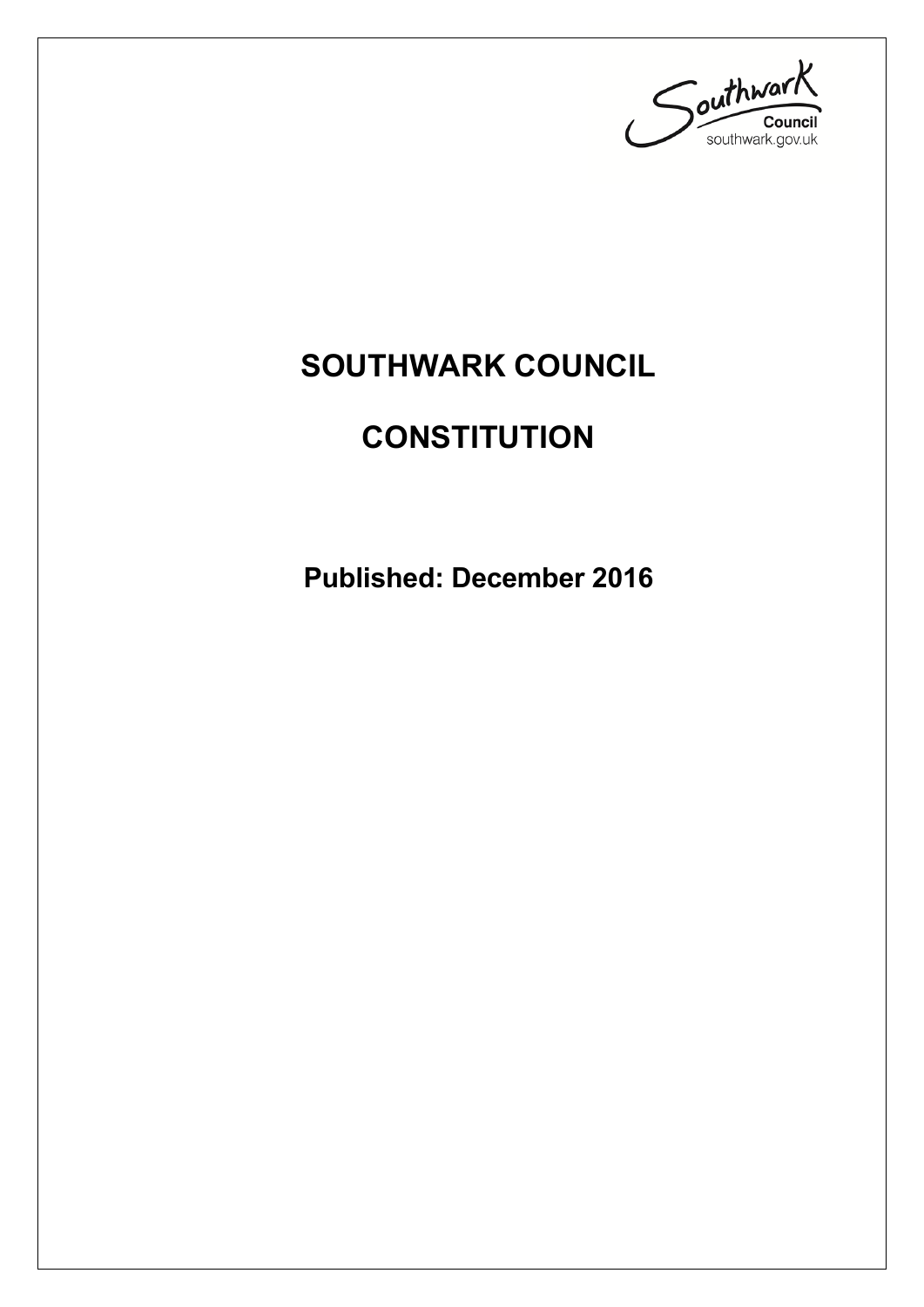

## **Contents**

|    | <b>Section</b>                                                                                                     | Page number |
|----|--------------------------------------------------------------------------------------------------------------------|-------------|
|    | <b>Part 1: Introduction</b>                                                                                        |             |
| 1. | Introduction                                                                                                       | $1 - 8$     |
|    | <b>Part 2: Articles</b>                                                                                            |             |
| 2. | <b>Articles</b>                                                                                                    | $9 - 26$    |
|    | <b>Part 3: Who Takes Decisions</b>                                                                                 |             |
| 3. | <b>Who Takes Decisions</b>                                                                                         | $27 - 28$   |
| 3. | A: Council Assembly                                                                                                | $29 - 30$   |
| 3. | <b>B:</b> Cabinet                                                                                                  | $31 - 34$   |
| 3. | <b>Cabinet Portfolios</b>                                                                                          | $35 - 44$   |
| 3. | C: Full Cabinet                                                                                                    | $45 - 46$   |
| 3. | D: Individual Cabinet Members                                                                                      | $47 - 50$   |
| 3. | E: Cabinet Committees                                                                                              | $51 - 54$   |
| 3. | F: Planning Committee and Planning Sub-committees                                                                  | $55 - 58$   |
| 3. | G: Licensing Committee and Sub-Committees, the Head of<br>Service and Officer Panel Exercising Licensing Functions | $59 - 62$   |
| 3. | H: Community Councils                                                                                              | $63 - 64$   |
| 3. | I: Appointments Committee                                                                                          | $65 - 66$   |
| 3. | J: Corporate Parenting Committee                                                                                   | $67 - 68$   |
| 3. | K: Audit, Governance and Standards Committee                                                                       | $69 - 72$   |
| 3. | L: Health and Wellbeing Board                                                                                      | $73 - 74$   |
| 3. | M: Urgency Arrangements and Committees                                                                             | $75 - 76$   |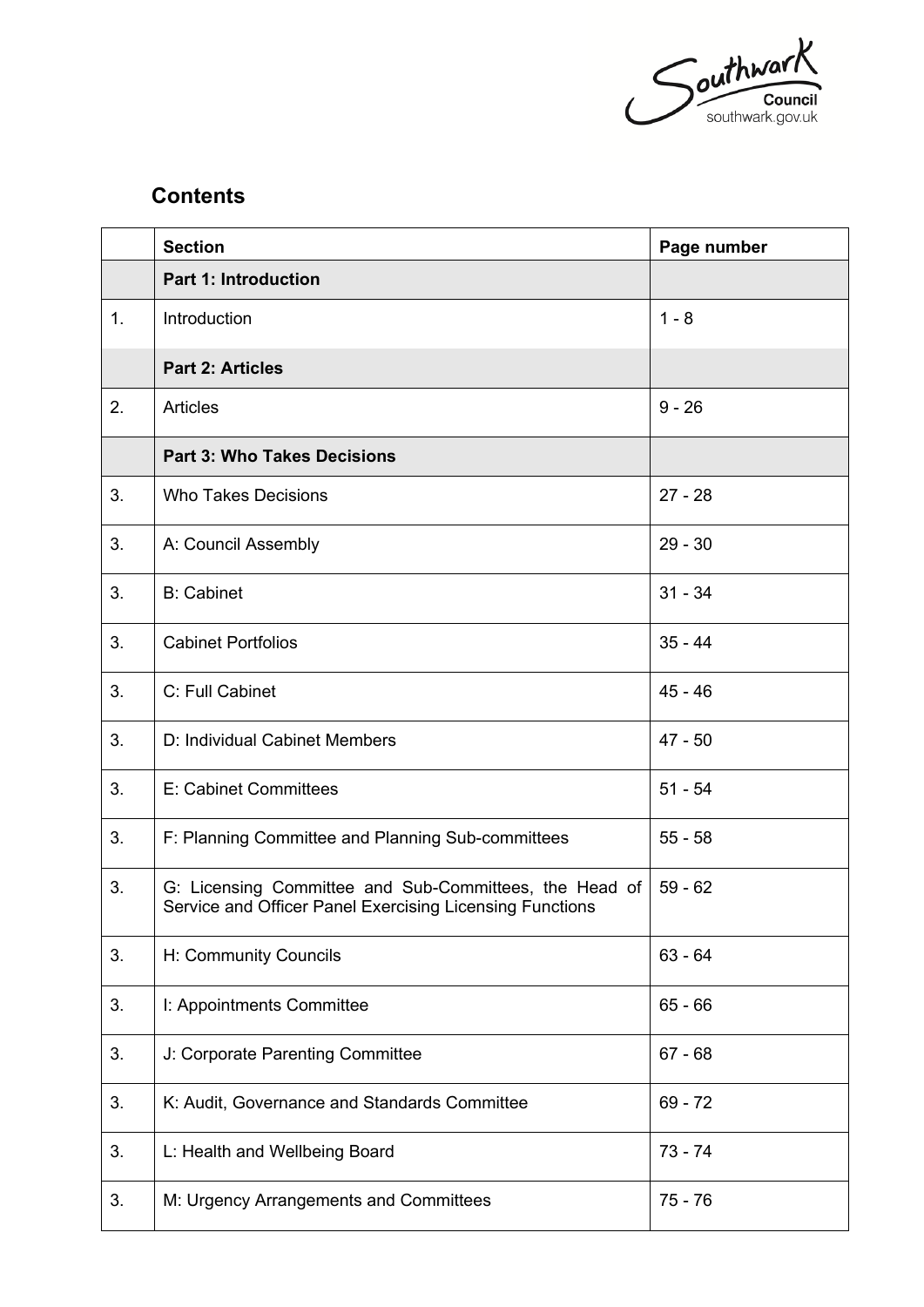|     | <b>Section</b>                               | <b>Page Number</b> |
|-----|----------------------------------------------|--------------------|
| 3.  | N: Panels                                    | $77 - 80$          |
| 3.  | O: Matters Delegated to Officers             | $81 - 82$          |
| 3.  | P: Local Act Functions                       | $83 - 90$          |
| 3.  | Q: Local Choice Functions                    | $91 - 92$          |
|     | Part 4: Rules                                |                    |
| 4.  | <b>Access to Information Procedure Rules</b> | $93 - 104$         |
| 4.  | Protocol on Key Decisions                    | $105 - 106$        |
| 5.  | <b>Budget and Policy Framework</b>           | $107 - 110$        |
| 6.  | <b>Council Assembly Procedure Rules</b>      | $111 - 146$        |
| 7.  | <b>Committee Procedure Rules</b>             | 147 - 162          |
| 8.  | <b>Cabinet Procedure Rules</b>               | $163 - 174$        |
| 9.  | Overview and Scrutiny Procedure Rules        | $175 - 188$        |
| 10. | <b>Contract Standing Orders</b>              | 189 - 208          |
| 11. | <b>Financial Standing Orders</b>             | $209 - 224$        |
| 12. | <b>Officer Employment Procedure Rules</b>    | $225 - 230$        |
|     | Part 5: Codes                                |                    |
| 13. | Code of Conduct                              | 231 - 234          |
|     | <b>Part 6: Protocols</b>                     |                    |
| 14. | Member and Officer Protocol                  | $235 - 246$        |
| 15. | <b>Communication Protocol</b>                | 247 - 256          |
| 16. | <b>Member Allowances Scheme</b>              | $257 - 266$        |
|     | <b>Part 7: Additional Information</b>        |                    |
| 17. | <b>List of Councillors</b>                   | $267 - 268$        |